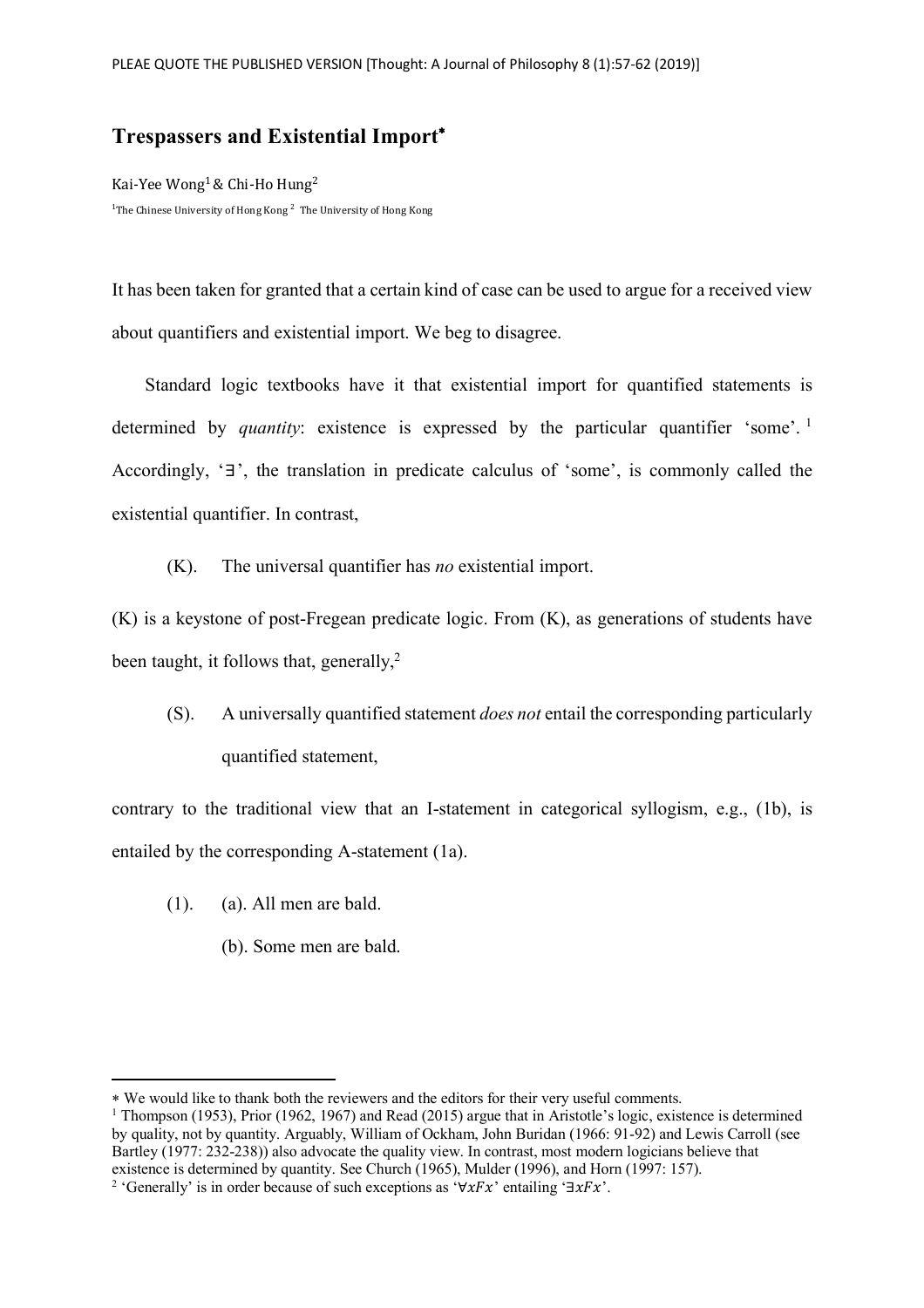This is because (K) calls for the conditionalizing of universal statements. In standard quantification theory, (1a) is translated as ' $\forall x(Mx \supset Bx)$ ', whereas (1b) as involving a conjunction, i.e., ' $\exists x(Mx \& Bx)$ ', and thus not derivable from (1a).

A particular type of case in support of (K) involves a statement in a certain kind of *regulative* context in which it expresses a warning, promise, prohibition, or law. Perhaps the most representative and commonly cited example is one dating back to F. H. Bradley's *The Principles of Logic*. 3

(2). All trespassers will be prosecuted.

(or 'All persons found trespassing on this ground will be prosecuted', as Bradley puts it.) It is undeniable that (2) may be true even when no one trespasses. The purpose of warning people of (2) is precisely to *secure* the emptiness of its subject term. It being fully heeded will and should not thereby render the warning false!

Let's call this the Trespasser Case, in which a warning is used to illustrate  $(K)$ .<sup>4</sup> In what follows we shall show why the conventional wisdom that the Trespasser Case in effect proves (S) via (K) is, in fact, no wisdom at all. We take issue with the conventional view in two ways.

The first has to do with how the corresponding particularly quantified statement,  $(2^*)$ , should be read.

(2\*). Some trespassers will be prosecuted.

 $\overline{a}$ 

<sup>3</sup> Bradley (1883: 49) holds that '[t]he universal judgment is thus always hypothetical. It says "Given one thing you will then have another," and it says no more.' Russell (2010: 72) explicitly mentions and argues for this reading of universal statements. Works or textbooks that allow the trespasser-example (or its variants) to trespass with impunity include Salmon (1973: 48-49), Smith (2003: 214), Peters and Westerståhl (2006: 125), Bassham et al. (2011: 228), Copi, Cohen and McMahon (2014: 197), Sinnott-Armstrong and Fogelin (2015: 161), and Arthur (2017).

<sup>&</sup>lt;sup>4</sup> The Trespasser Case has its special importance because, as the argument is meant to show, (2) does not even *presuppose* the existence of trespassers. See Strawson (1950, 1952, 1964), Hart (1951), Leonard (1956), Levinson (1983), Lappin and Reinhart (1988), Horn (1997), Abusch and Rooth (2004), and Geurts (2008) for relevant discussion of existential import as presupposition. In this paper, we will put aside issues to do with presupposition.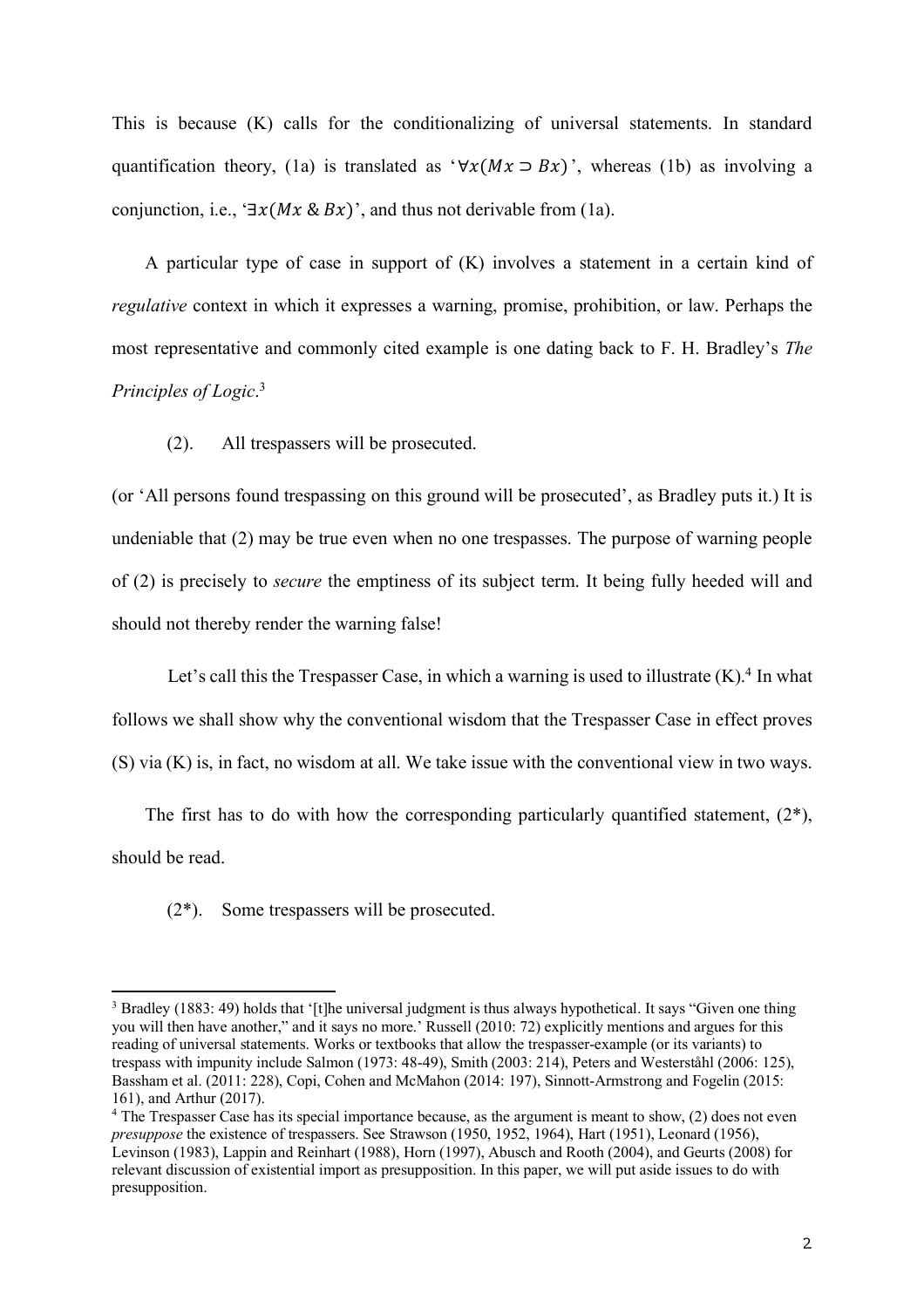$(2)$ , read as an illustration of  $(K)$ , constitutes a counterexample to the traditional claim that  $(2)$ entails (2\*), thus proving (S), because (2\*) on the most straightforward reading, asserts that there exists (or will exist) at least one trespasser who will be prosecuted. So, if no one trespasses, that would make (2) true, as explained above, but  $(2^*)$  false. Thus (S). The problem with this familiar argument is that if it is to do such work, (2) and (2\*) must be used in *different* ways, thus involving a shift in context. That is, in order to be false when there is no trespasser,  $(2^*)$ needs to be used as essentially *stating* (or *foretelling*) *an empirical fact*, and in contrast, in order to be true when no one trespasses, (2), as the Trespasser Case has it, needs to be used as a *warning*. To put it reversely, the argument would need to require that  $(2^*)$  be construed also as a warning, on pain of shifting the context. It is no longer obvious, however, that, so construed, (2\*) is false when no one trespasses.

Here we anticipate two possible objections. First, one might contend that as a warning (2) fails to have a truth-value. Such an objection, however, would only undermine the argument for (S), since the Trespasser example would no longer be one of a true A-statement with a corresponding false I-statement. Or one might raise another, and more fundamental, objection that there simply cannot be a regulative construal of  $(2^*)$  that is sensible.

This brings us to the second way in which we want to take issue with the conventional wisdom. We shall argue not only that one can make sense of the notion of an I-statement functioning as a warning. More importantly, we shall argue that the Trespasser Case fails to support the view that existential import for quantified statements is determined by quantity because to the extent that the case shows that universal quantifier has no existential import, i.e., that (K) is true, it can also be used to show that the particularly quantifier has no existential import.

Consider the following case. Joe is about to put up a sign displaying  $(2^*)$  outside his property. He intends to forewarn people of what might happen to them if they trespass, not to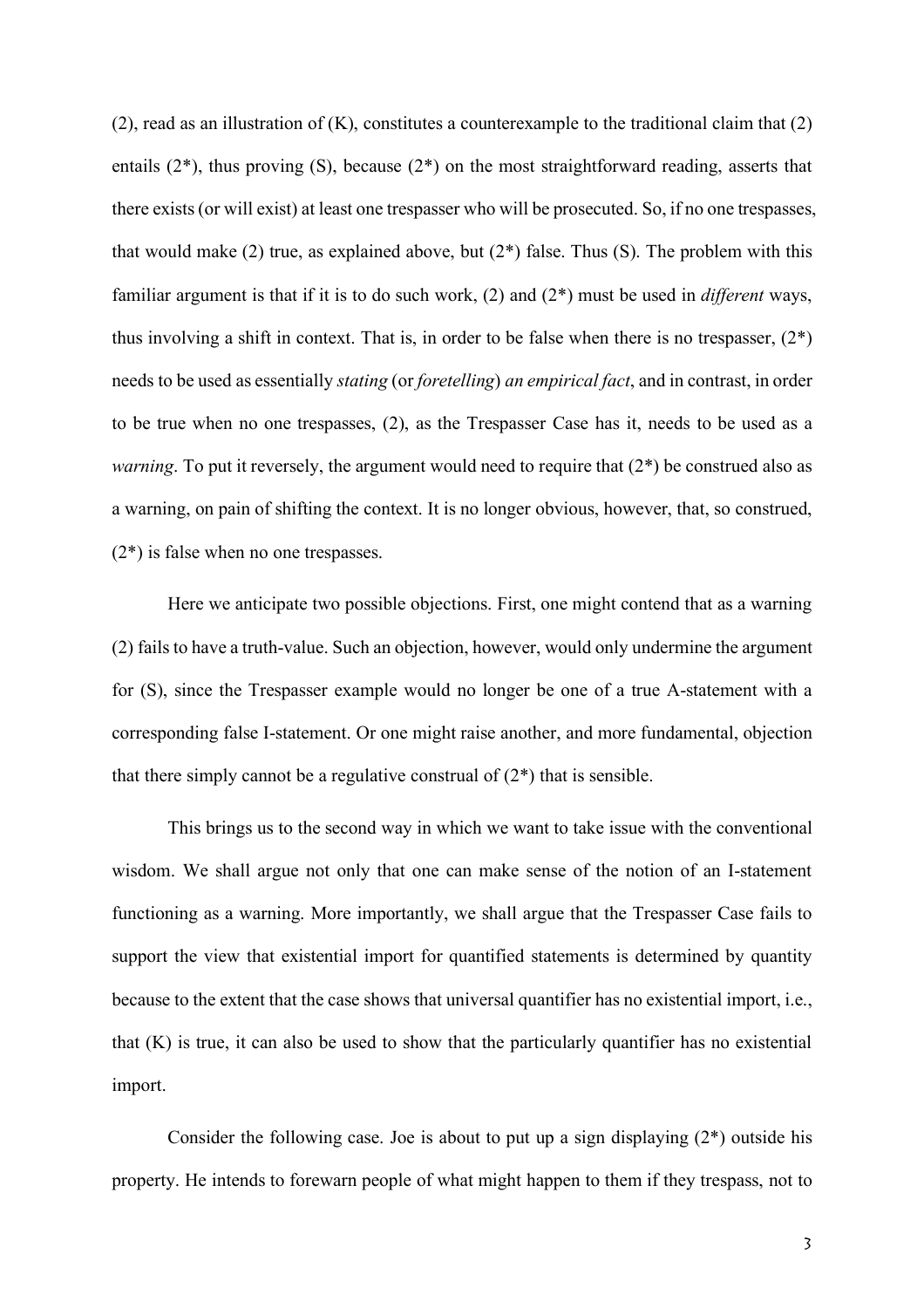foretell any future event or in any way the existence of future trespassers. He warns, in other words, that at least one or more of those who trespass will be prosecuted, hoping that as a result no one will.<sup>5</sup> So, Joe's warning does not entail the existence of any trespasser. The context is a regulative one, as it is in the Trespasser Case.

One may object that  $(2^*)$  is in fact a restricted version of  $(2)$  and, therefore, implicitly universal. Those trespassers that Joe is prepared to prosecute, if any, will get prosecuted in virtue of their having some feature X, perhaps of his choosing, say, being a Hegelian or a nocturnal violator. So, any warning like (2\*) can always be rewritten as 'All trespassers who are X will be prosecuted'.

There need not be any such X. Or we can stipulate that Joe means his warning to be just that – about at least some of the possibly existing trespassers. But even if Joe has such an X in mind, it need not be part of what his warning *says*.

As to what sorts of reasons Joe may have to favour  $(2^*)$  over  $(2)$  we could only guess. Perhaps Joe somehow thinks that (2) sounds like an empty threat, as he thinks no one would believe that he would try to deal with every trespasser, and he dislikes sounding empty.

Or perhaps it is because a warning worded as (2) has served so perfectly well for years that it makes Joe curious whether 'some' will make a difference. Joe is yet to see if it will, but there is no logical reason why it must. There may be non-logical reasons to think that it will, but this has no significance for our purposes, for one is as right to say with respect to  $(2^*)$  as with respect to (2) that the statement is true, even though no one trespasses.

 $\overline{a}$ 

<sup>&</sup>lt;sup>5</sup> Lest we seem to some to concede that a use of  $(2^*)$  is unnatural, it should be pointed out that it is used in order to minimize departure from the Trespasser Case. Legal/social reality may require a different, more natural or realistic statement. As the editors have pointed out, there can be more natural sounding examples, for instance, 'Some trespassers will be put in jail, and some will be shot on the spot', which should not be taken as entailing the existence of such trespassers.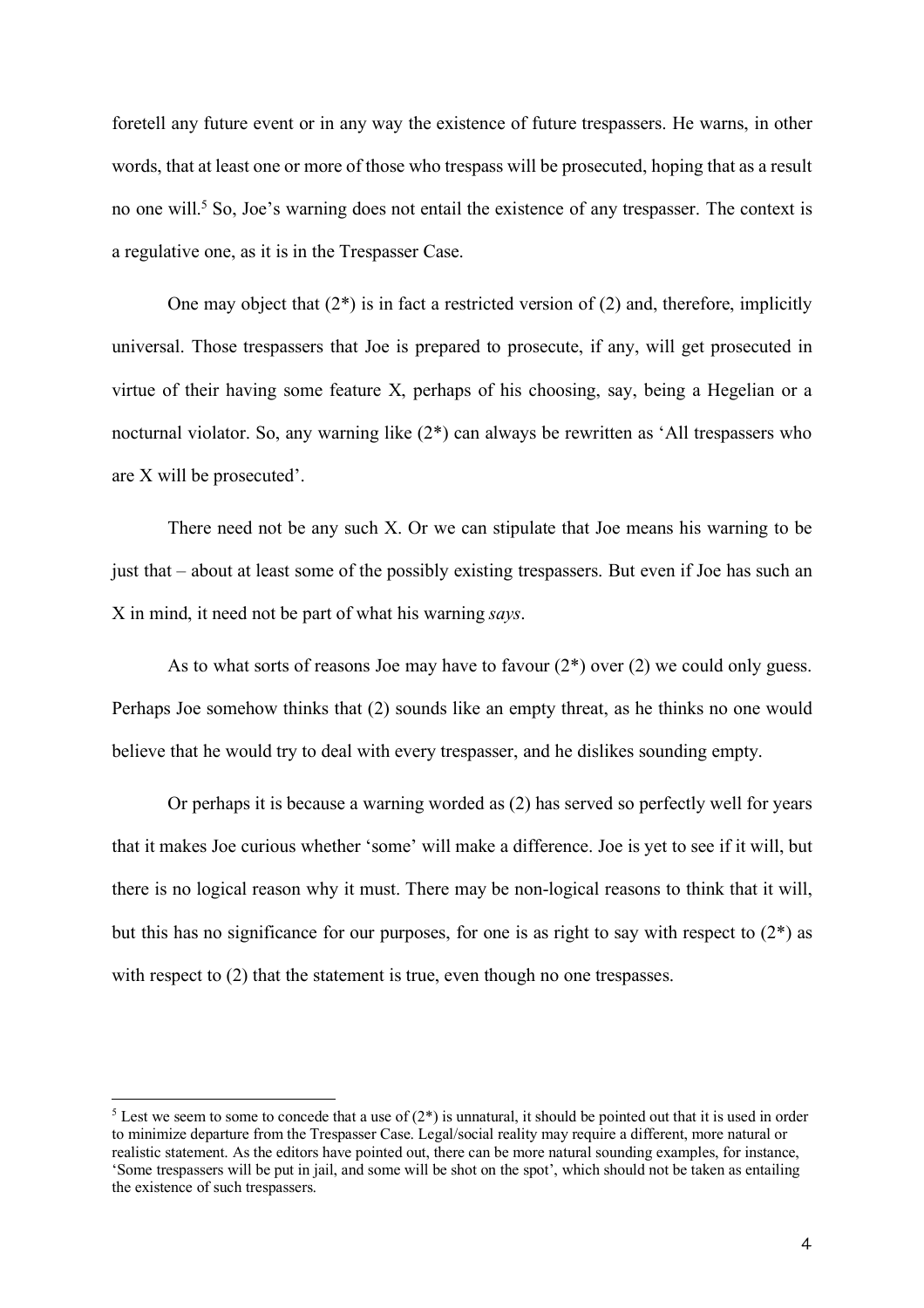Or perhaps it is just a quirk on Joe's part. Joe dislikes sweeping statements. Or perhaps... Whatever Joe's reason is, what he is going to put up is as much a warning as (2) is.

We have shown that there is no logical reason against particularly quantified warnings whose purpose, like that of (2), is to secure the emptiness of their subject terms. So, *if* the Trespasser Case shows that the universal quantifier has no existential import, i.e., (K), it also shows that *in the same context*

(K\*). The particular quantifier has no existential import.

The question arises immediately as to how existential import should be expressed in predicate calculus if  $(K^*)$  is true. Whatever the answer is, the fact remains that the Trespasser Case does not support (S). In the regulative context, whenever the quantified subject term is empty, the A- and I-statements are both true. The Trespasser Case and its variants can lend no special support to (S), despite the widely held opinion to the contrary over the past century or so.

Here an important caveat is in order. We have proposed that  $(2^*)$ , like  $(2)$ , can coherently be construed as regulative. Such a proposal does not mean that our argument against the Trespasser Case for (K) *must* read (2\*) as non-assertoric, or non-truth-apt. Imagine that Peter, who knows that Joe is serious about his rule, utters (2\*) so that John's attention will be drawn to it. It is clear that Peter uttered, truly, a sentence with assertoric force in the sense that there really is such a rule as set up by Joe. In such a case Peter's use of (2\*) clearly does not have existential import. The same applies if what is in question is (2). So, how one accounts for the illocutionary force of such regulative use of  $(2)$  or  $(2^*)$  will not affect our arguments against the usefulness of the Trespasser Case for the received view.

Since we agree that the Trespasser Case shows that the universal quantifier has no existential import, we agree that it also shows that  $(K^*)$  is true.  $(K^*)$  proves too much, we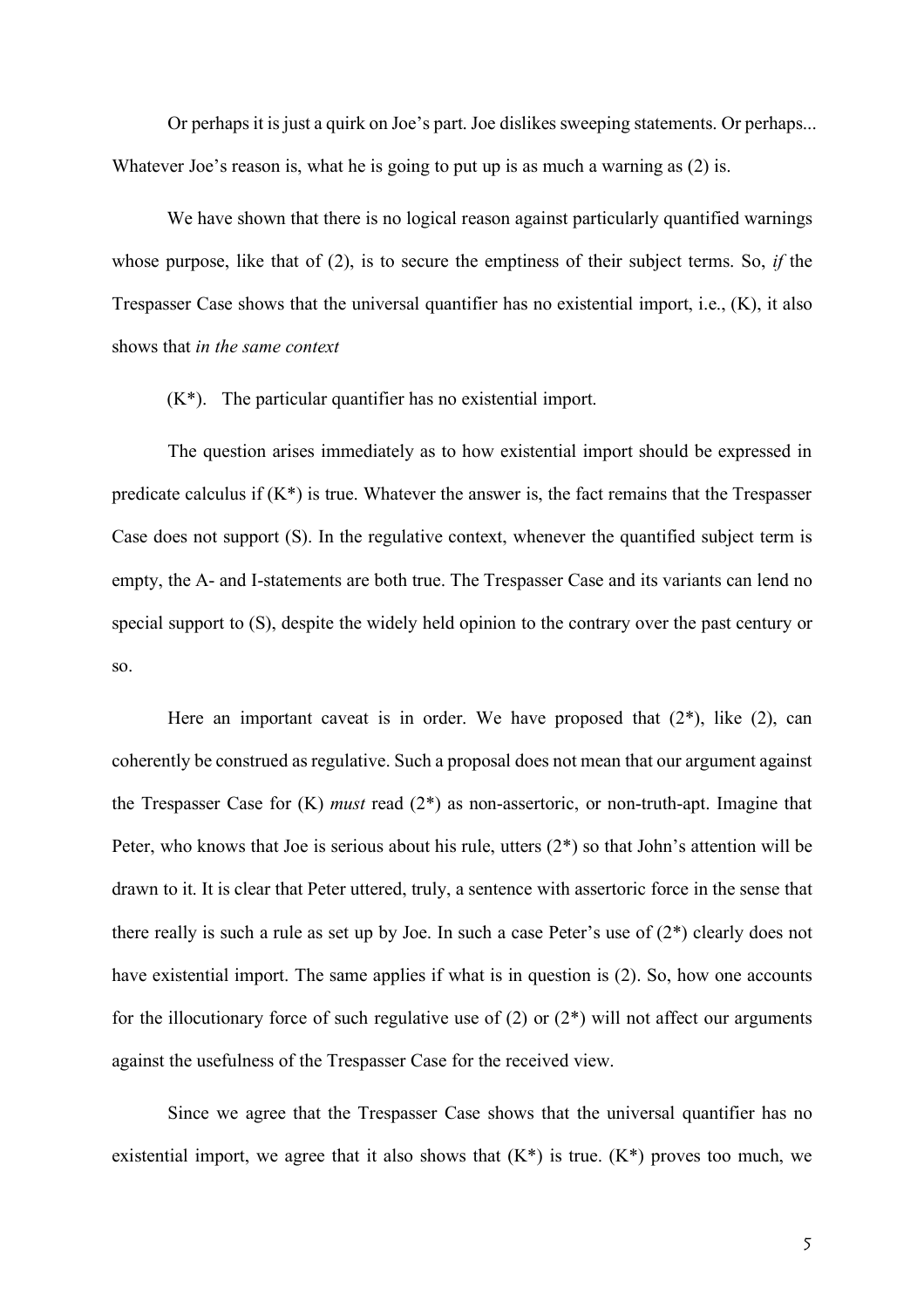expect one to say, as it calls for drastic revision of quantification theory as we know it. As we see it, if what we have said is on the right track, there indeed should be a place for a *purely* quantitative particular quantifier, as distinguished from the existential quantifier, *at least* in regulative (and possibly other) contexts.<sup>6</sup> If this means that we should rethink the doctrine that existential import for quantifiers is determined by quantity, we are well-advised to do so.

## **References**

 $\overline{a}$ 

- Abusch, D. and M. Rooth. 2004. Empty-domain effects for presuppositional and nonpresuppositional determiners. In *Context Dependence in the Analysis of Linguistic Meaning*, ed. H. Kamp and B. H. Partee, 7-27. Amsterdam: Elsevier Press.
- Arthur, R. T. W. 2017. *An Introduction to Logic: Using Natural Deduction, Real Arguments, a Little History, and Some Humour*. 2nd ed. Peterborough: Broadview Press.
- Bartley, W. W., ed. 1977. *Lewis Carroll's Symbolic Logic. Part I: elementary (1896. Fifth Edition), Part II: Advanced (Never Previously Published)*. New York: Clarkson N. **Potter**
- Bassham, G., W. Irwin, H. Nardone, and J. M. Wallence. 2011. *Critical Thinking: A Student's Introduction*. 4th ed. New York: McGraw-Hill.

Bradley, F. H. 1883. *The Principles of Logic*. London: Elibron Classics.

Buridan, J. 1966. *Sophisms on Meaning and Truth*. Trans. T. K. Scott. New York: Meredith Publishing Company.

<sup>&</sup>lt;sup>6</sup> The purely quantitative account need not sever existence completely from the particular quantifier, or so some have argued. One may still, as suggested by McGinn (2000: 35-36), hold that the particular quantifier carries existence import as a matter of implicature, just as the case with the universal quantifier, as suggested by Karttunen (1974: 53), Abusch and Rooth (2004: 12), Peters and Westerståhl (2006: 124-125), and Arthur (2017: 289), who argue that universal statements conversationally implicate existence. See also Crane (2013) for his more radical view that even 'there is/are' does not entail existence.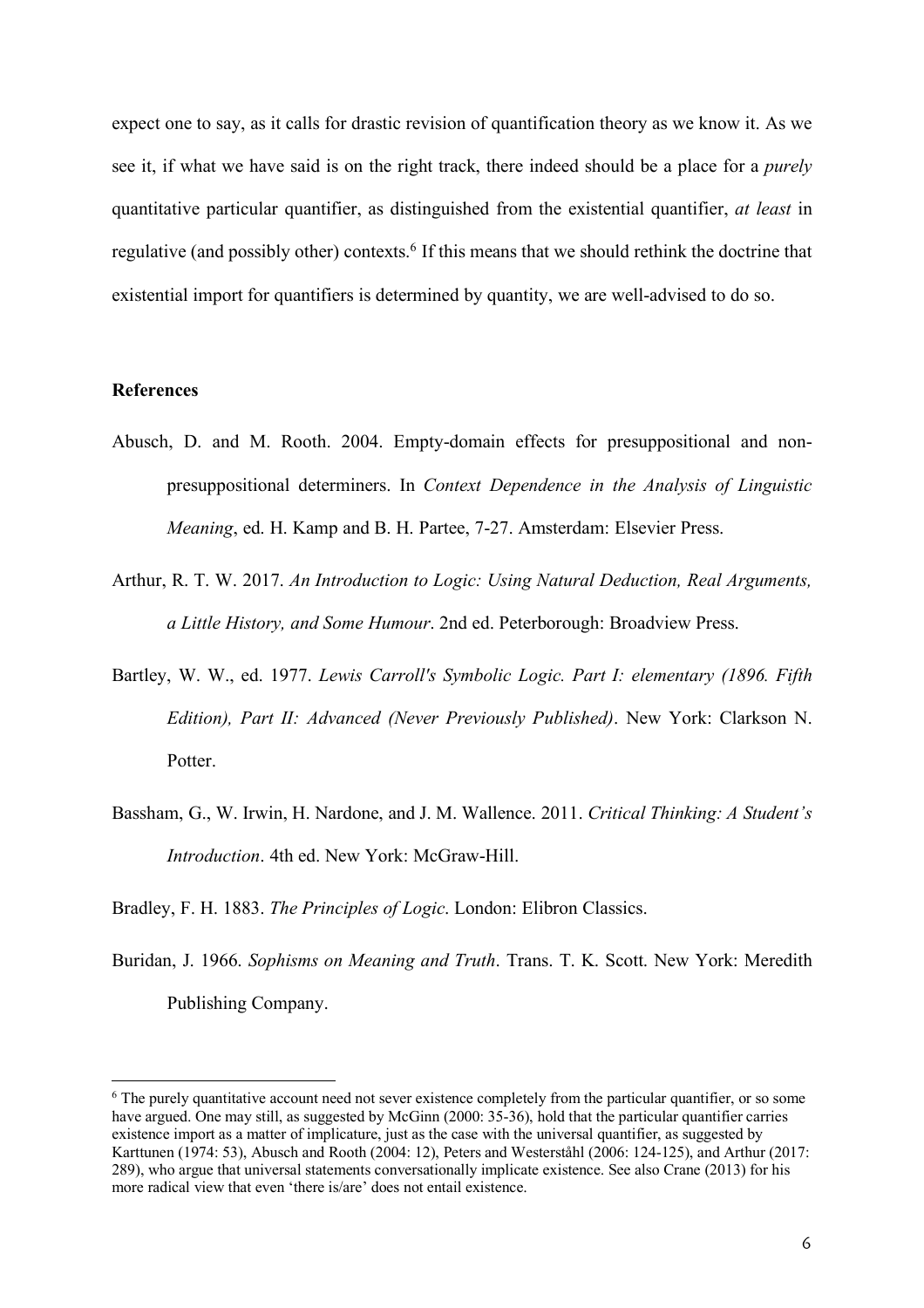- Church, A. 1965. The History of the Question of Existential Import of Categorical Propositions. In *Logic, Methodology and Philosophy of Science*, ed. Y. Bar-Hillel, 417-24. Amsterdam: North-Holland.
- Copi, I. M., C. Cohen, and K. McMahon. 2014. *Introduction to Logic*. 14th ed. Harlow, Essex, England: Pearson Education Limited.

Crane, T. 2013. *The Objects of Thought*. United Kingdom: Oxford University Press.

- Geurts, B. 2008. Existential import. In *Existence: Semantics and Syntax*, ed. I. Comorovski and K. v. Heusinger, 253-71. Dordrecht: Springer.
- Hart, H. L. A. 1951. A logician's fairy tale. *The Philosophical Review* 60: 198-212.
- Horn, L. R. 1997. All John's children are as bald as the king of France existential import and the geometry of opposition. *Chicago Linguistics Society* 33: 155-79.
- Karttunen, L. 1974. On pragmatic and semantic aspects of meaning. In *11th Annual Philosophy Colloquium*.
- Lappin, S. and T. Reinhart. 1988. Presuppositional effects of strong determiners: a processing account. *Linguistics* 26: 1021-37.
- Leonard, H. S. 1956. The Logic of Existence. *Philosophical Studies* 7: 49-64.
- Levinson, S. 1983. *Pragmatics*, *Cambridge textbooks in linguistics*. New York: Cambridge University Press.
- McGinn, C. 2000. *Logical Properties: Identity, Existence, Predication, Necessity, Truth*. UK: Oxford University Press.
- Mulder, D. H. 1996. The existential assumptions of traditional logic. *History and Philosophy of Logic* 17: 141-54.